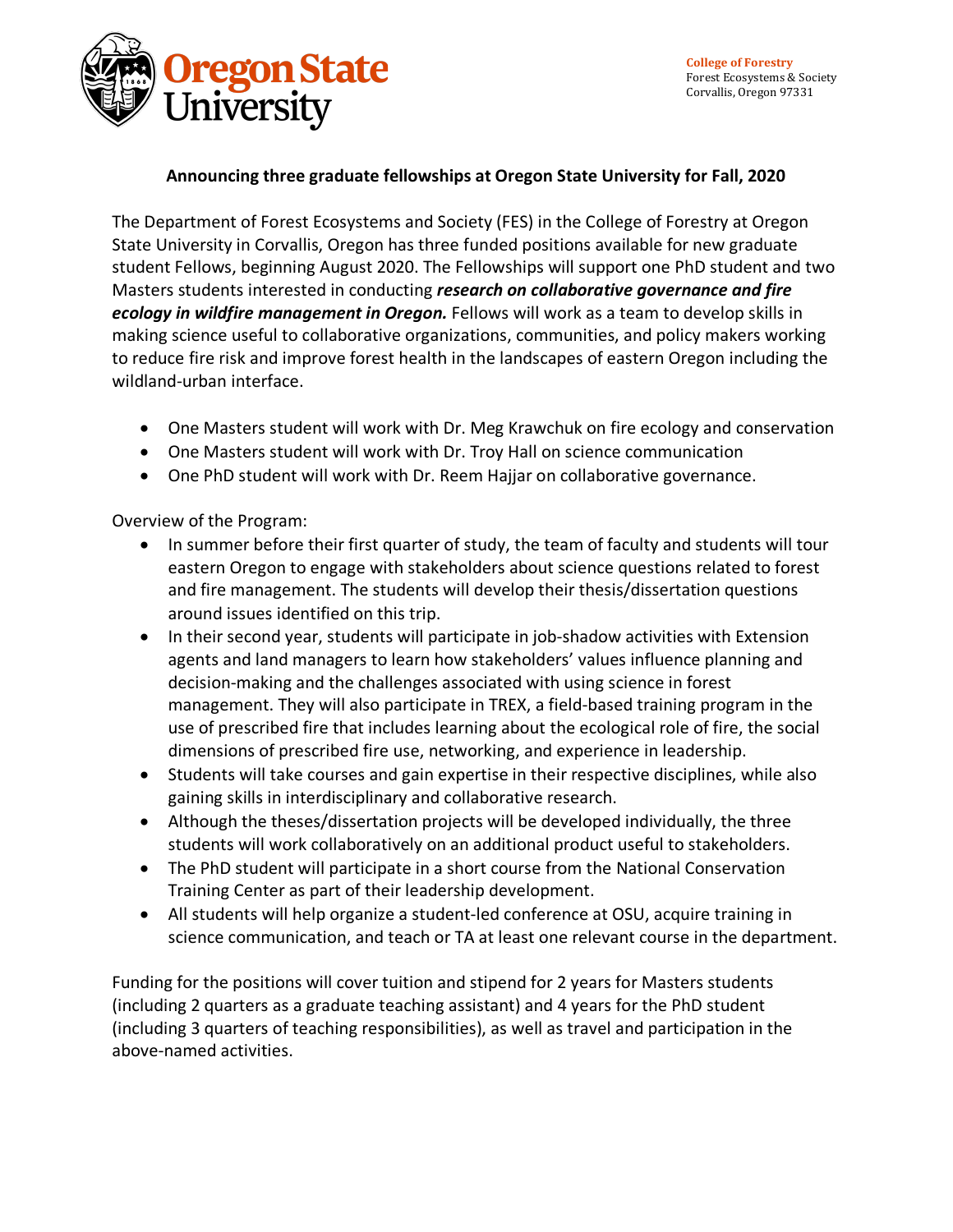

We encourage applicants from all backgrounds to apply, particularly students who are underrepresented in the field of natural resources management. To be eligible for these Fellowships, the funding agency requires individuals must be citizens or nationals of the United States.

We will be contacting applicants and scheduling interviews, and successful applicants will be invited to apply to the FES graduate program. Please do not apply to the FES program without this invitation. **The deadline for submitting documents to the potential advisors is December 1, 2019 (note: this is earlier than FES graduate program deadlines)**.

For more information, please contact:

Dr. Reem Hajjar (PhD in governance and fire management): reem.hajjar@oregonstate.edu Dr. Meg Krawchuk (MS in fire ecology and conservation): meg.krawchuk@oregonstate.edu Dr. Troy Hall (MS in science communication): troy.hall@oregonstate.edu

Interested applicants should submit a CV and one-page statement of interest describing their interests and experiences in the topic area, goals, and activities of the Fellowship, and also outlining how they meet the required and desirable qualifications outlined below for their chosen position.

To learn more about the FES Graduate program, please see: https://fes.forestry.oregonstate.edu/graduate-programs/forest-ecosystems-society

### **PhD position on collaborative governance in fire management (Advisor: Dr. Reem Hajjar,**  http://foliage.forestry.oregonstate.edu/**)**

# **Required qualifications**

- Excellent writing and oral communication skills
- Research experience or work/life experience related to natural resource governance
- Strong interest in meaningfully engaging with community-based stakeholders throughout the research period
- Ability to work effectively in teams in the office and in the field
- Desire to integrate different disciplines in research on collaborative governance in fire management
- Master's degree in related field

# **Preferred qualifications for PhD position**

- Experience working collaboratively on projects
- Experience utilising qualitative and/or quantitative social science research methods
- Experience working on interdisciplinary or multi-disciplinary projects
- Basic knowledge of GIS, statistical and/or qualitative analysis software